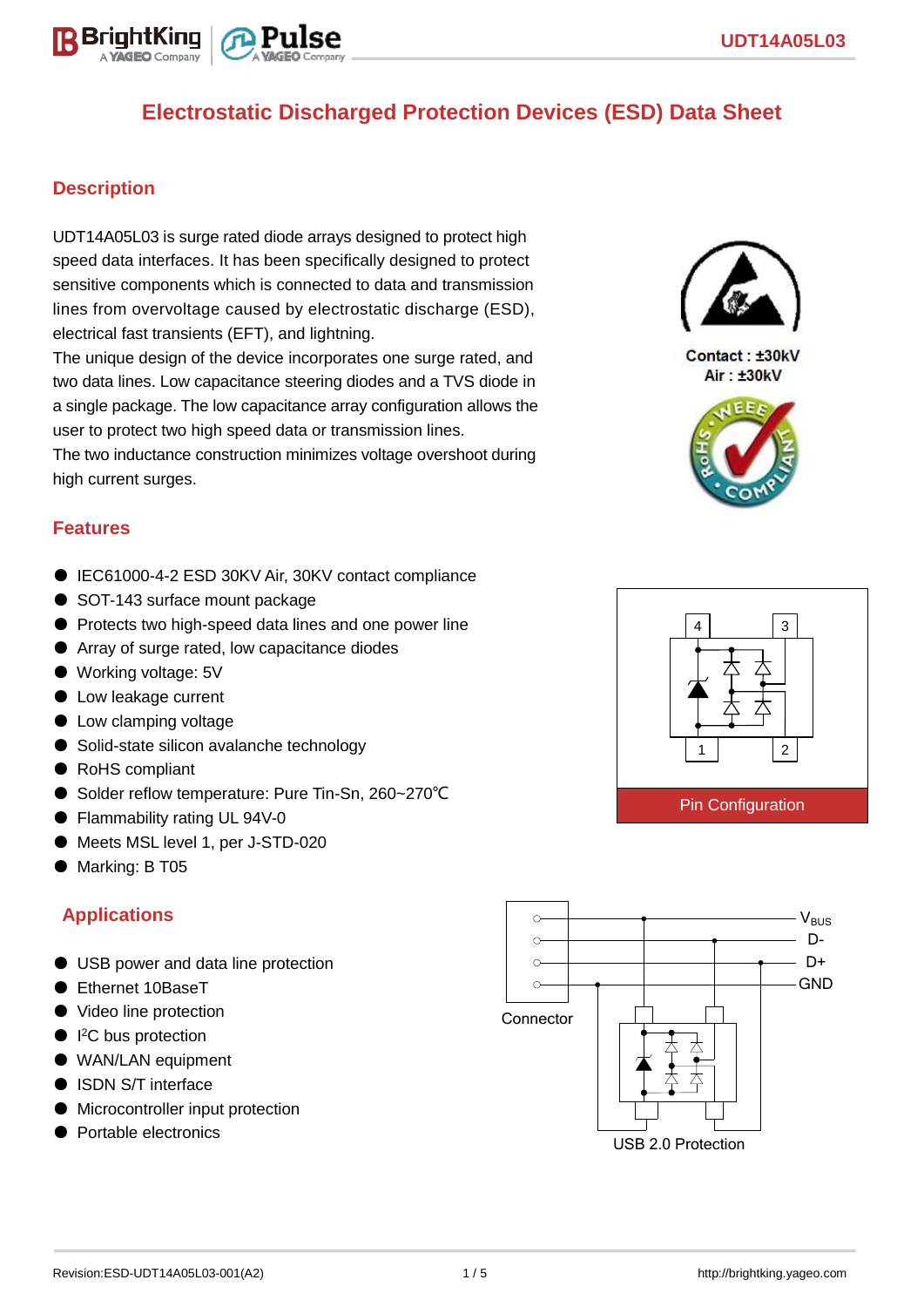

# **Maximum Ratings**

| Rating                                | Symbol                                     | Value        | Unit   |  |
|---------------------------------------|--------------------------------------------|--------------|--------|--|
| ESD voltage (Contact discharge)       |                                            | ±30          | kV     |  |
| ESD voltage (Air discharge)           | V <sub>ESD</sub>                           | ±30          |        |  |
| Storage & operating temperature range | ${\sf T}_{\text{STG}}$ , ${\sf T}_{\sf J}$ | $-55 - +150$ | $\sim$ |  |

# **Electrical Characteristics (TJ=25**℃**)**

| Parameter                              | Symbol                  | Condition                                      | Min. | Typ. | Max. | <b>Unit</b> |
|----------------------------------------|-------------------------|------------------------------------------------|------|------|------|-------------|
| Reverse stand-off voltage              | <b>V</b> <sub>RWM</sub> |                                                |      |      | 5    | V           |
| Reverse breakdown voltage              | $V_{BR}$                | $I_{BR}$ =1mA                                  | 6    |      |      | V           |
| Reverse leakage current                | <sup>IR</sup>           | $V_R = 5V$                                     |      |      | 5    | μA          |
| Clamping voltage ( $tp = 8/20 \mu s$ ) | $V_{C}$                 | $I_{PP} = 1A$                                  |      |      | 9.8  | $\vee$      |
| Clamping voltage ( $tp = 8/20 \mu s$ ) | $V_C$                   | $I_{PP} = 12A$                                 |      |      | 25   | $\vee$      |
| Peak pulse current (tp=8/20µs)         | $_{\rm lPP}$            |                                                |      |      | 12   | A           |
| Off state junction capacitance         | $C_{J}$                 | $0$ Vdc, f=1MHz<br>Between I/O<br>pins and GND |      | 1.5  | 3    | pF          |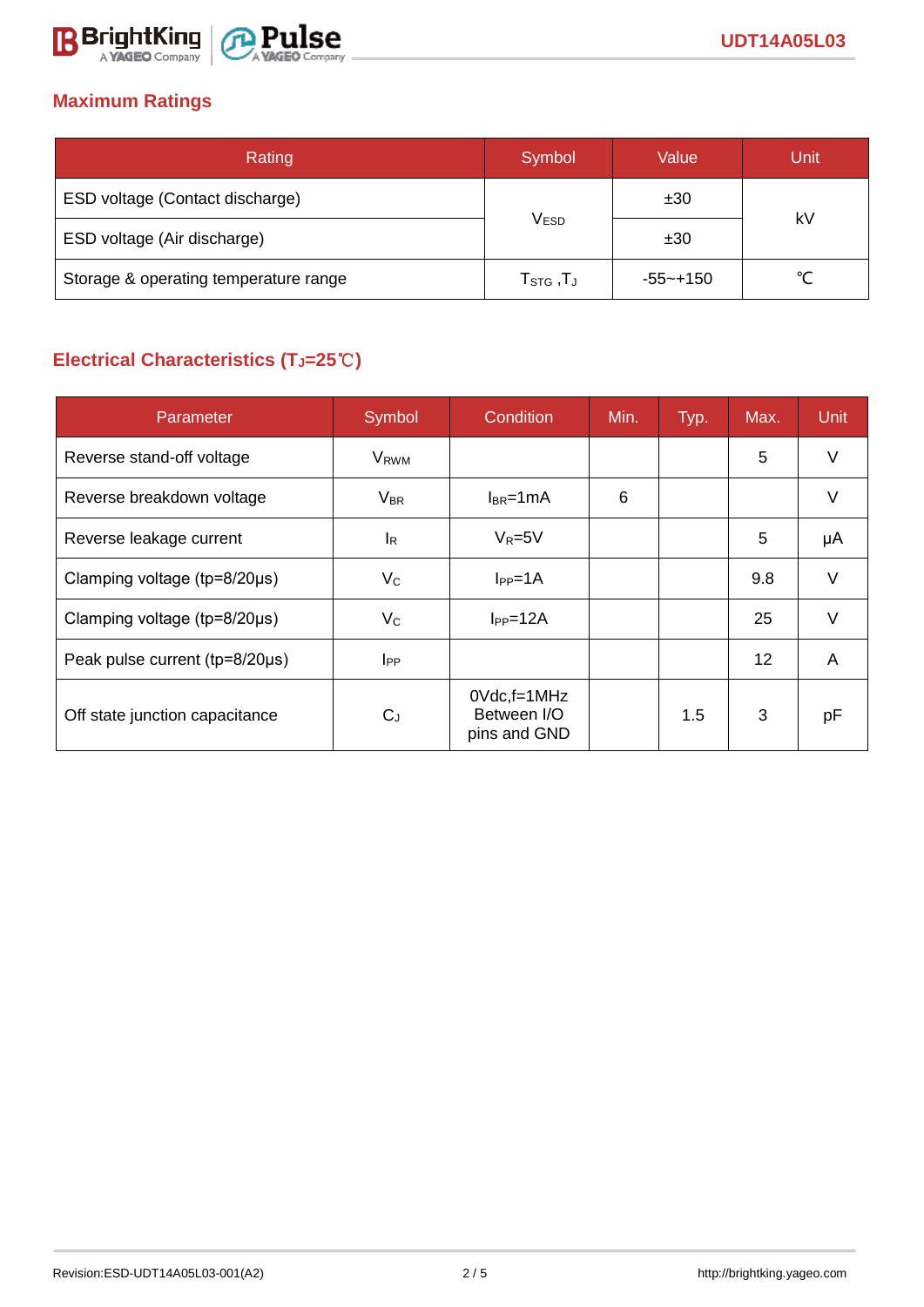

### **ESD Protection Standards**

#### **IEC61000-4-2**

Interfaces of consumer electronic equipment are widely specified according to the International Electrotechnical Commission standard IEC61000-4-2. This standard is not targeted towards particular devices but towards general equipment, systems and subsystems that may be involved in electrostatic discharge. consists of a 150pF capacitor and a 330Ω series resistor representing the counterpart to the Device Under Test (DUT).



#### **Human Body Model (HBM, MIL-883E method 3015.7)**

The HBM standard simulates an ESD surge generated by human contact to electronic components.

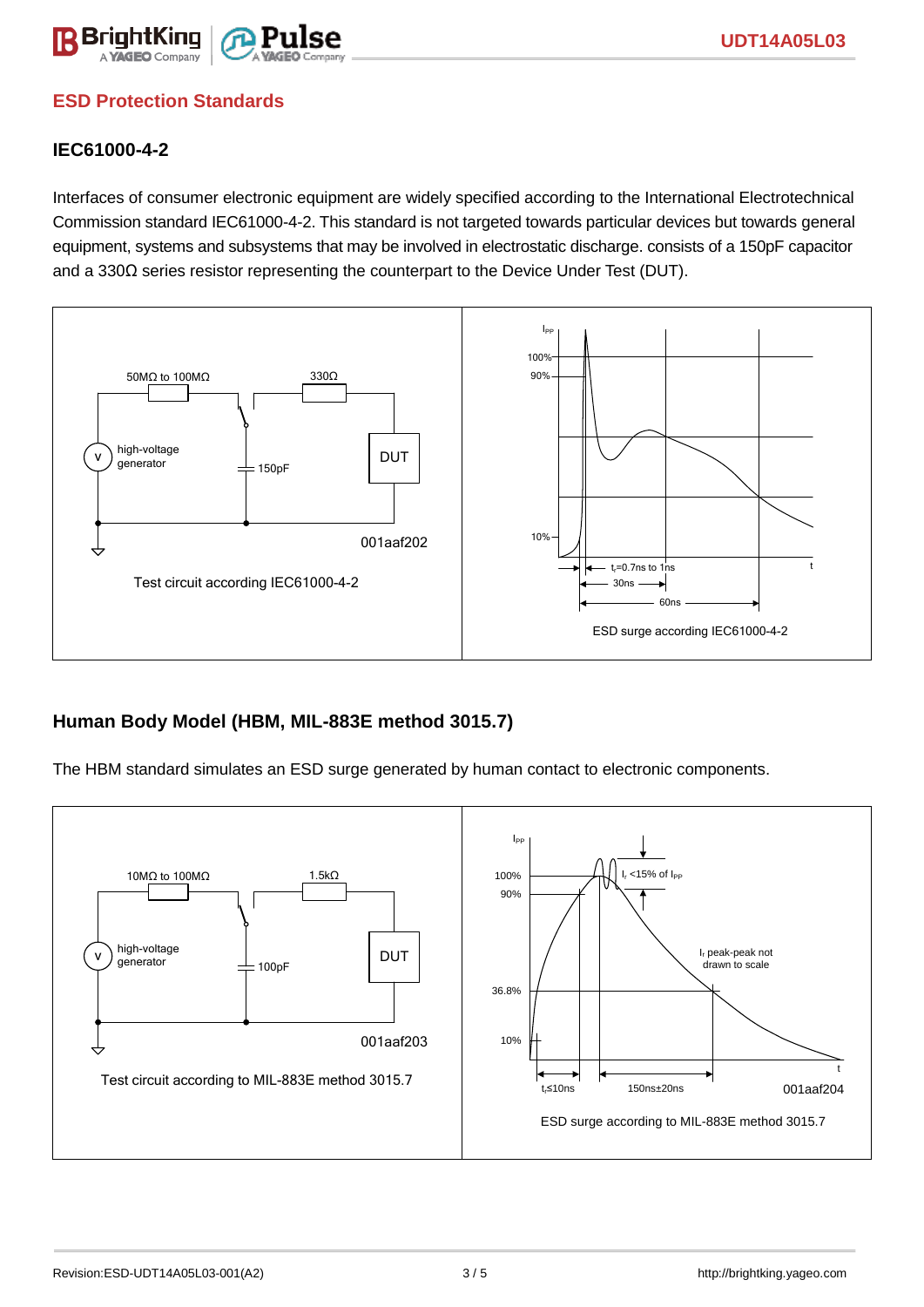

# **Recommended Soldering Conditions**